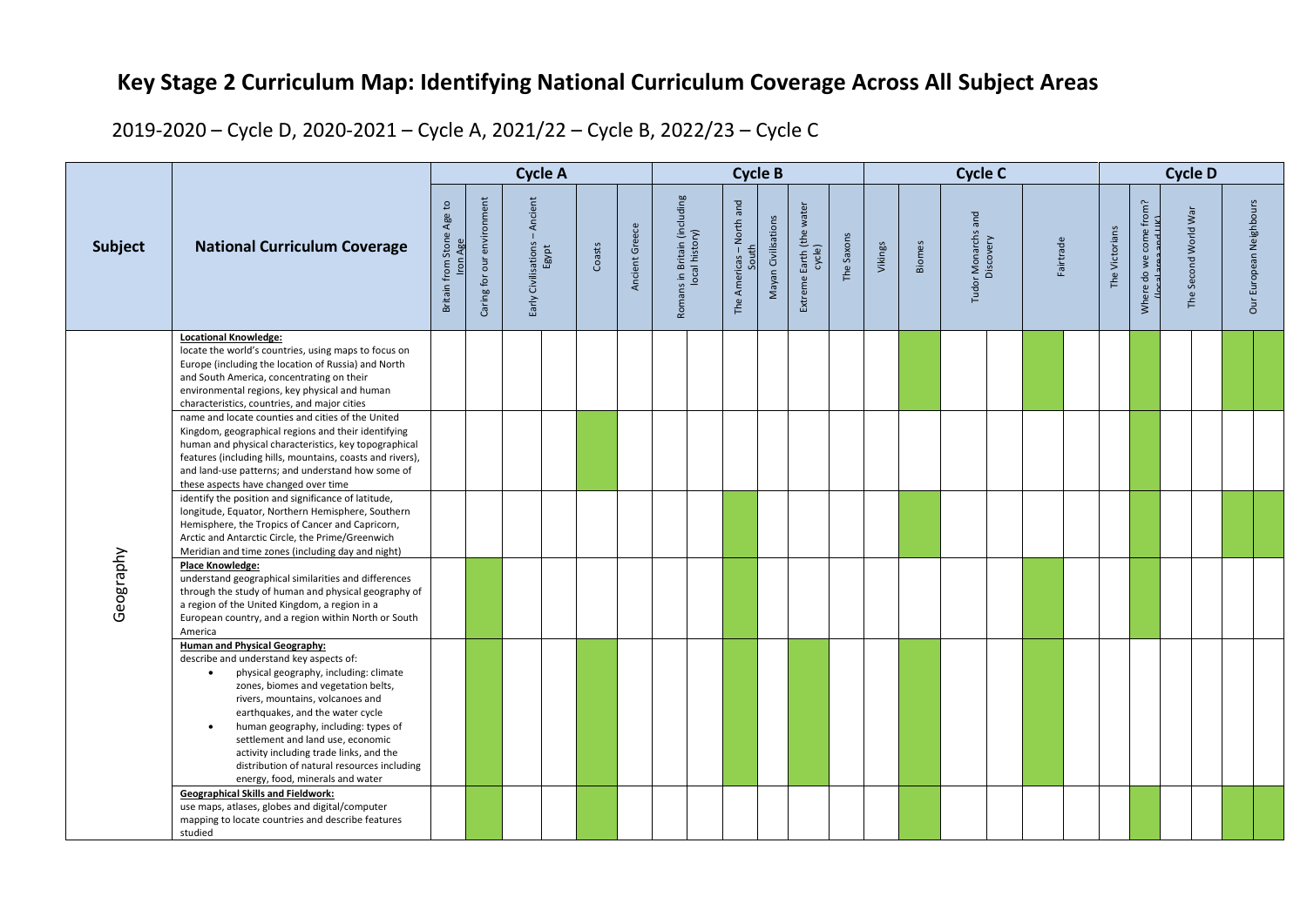|           | use the eight points of a compass, four and six-figure<br>grid references, symbols and key (including the use of<br>Ordnance Survey maps) to build their knowledge of<br>the United Kingdom and the wider world                                           |                                      |                                             |                              |                                         |                              |                                        |                                             |                         |                               |                           |                                   |                                |                                  |                   |                                |                                                |                                          |                                             |                                                   |                                 |                                   |                          |                                        |                                       |
|-----------|-----------------------------------------------------------------------------------------------------------------------------------------------------------------------------------------------------------------------------------------------------------|--------------------------------------|---------------------------------------------|------------------------------|-----------------------------------------|------------------------------|----------------------------------------|---------------------------------------------|-------------------------|-------------------------------|---------------------------|-----------------------------------|--------------------------------|----------------------------------|-------------------|--------------------------------|------------------------------------------------|------------------------------------------|---------------------------------------------|---------------------------------------------------|---------------------------------|-----------------------------------|--------------------------|----------------------------------------|---------------------------------------|
|           | use fieldwork to observe, measure, record and<br>present the human and physical features in the local<br>area using a range of methods, including sketch maps,<br>plans and graphs, and digital technologies                                              |                                      |                                             |                              |                                         |                              |                                        |                                             |                         |                               |                           |                                   |                                |                                  |                   |                                |                                                |                                          |                                             |                                                   |                                 |                                   |                          |                                        |                                       |
|           | changes in Britain from the Stone Age to the Iron Age                                                                                                                                                                                                     |                                      |                                             |                              |                                         |                              |                                        |                                             |                         |                               |                           |                                   |                                |                                  |                   |                                |                                                |                                          |                                             |                                                   |                                 |                                   |                          |                                        |                                       |
|           | the Roman Empire and its impact on Britain                                                                                                                                                                                                                |                                      |                                             |                              |                                         |                              |                                        |                                             |                         |                               |                           |                                   |                                |                                  |                   |                                |                                                |                                          |                                             |                                                   |                                 |                                   |                          |                                        |                                       |
|           | Britain's settlement by Anglo-Saxons and Scots                                                                                                                                                                                                            |                                      |                                             |                              |                                         |                              |                                        |                                             |                         |                               |                           |                                   |                                |                                  |                   |                                |                                                |                                          |                                             |                                                   |                                 |                                   |                          |                                        |                                       |
|           | the Viking and Anglo-Saxon struggle for the Kingdom<br>of England to the time of Edward the Confessor                                                                                                                                                     |                                      |                                             |                              |                                         |                              |                                        |                                             |                         |                               |                           |                                   |                                |                                  |                   |                                |                                                |                                          |                                             |                                                   |                                 |                                   |                          |                                        |                                       |
|           | a local history study                                                                                                                                                                                                                                     |                                      |                                             |                              |                                         |                              |                                        |                                             |                         |                               |                           |                                   |                                |                                  |                   |                                |                                                |                                          |                                             |                                                   |                                 |                                   |                          |                                        |                                       |
|           | a study of an aspect or theme in British history that<br>extends pupils' chronological knowledge beyond 1066                                                                                                                                              |                                      |                                             |                              |                                         |                              |                                        |                                             |                         |                               |                           |                                   |                                |                                  |                   |                                |                                                |                                          |                                             |                                                   |                                 |                                   |                          |                                        |                                       |
| History   | the achievements of the earliest civilizations - an<br>overview of where and when the first civilizations<br>appeared and a depth study of one of the following:<br>Ancient Sumer; The Indus Valley; Ancient Egypt; The<br>Shang Dynasty of Ancient China |                                      |                                             |                              |                                         |                              |                                        |                                             |                         |                               |                           |                                   |                                |                                  |                   |                                |                                                |                                          |                                             |                                                   |                                 |                                   |                          |                                        |                                       |
|           | Ancient Greece - a study of Greek life and<br>achievements and their influence on the western<br>world                                                                                                                                                    |                                      |                                             |                              |                                         |                              |                                        |                                             |                         |                               |                           |                                   |                                |                                  |                   |                                |                                                |                                          |                                             |                                                   |                                 |                                   |                          |                                        |                                       |
|           | a non-European society that provides contrasts with<br>British history - one study chosen from: early Islamic<br>civilization, including a study of Baghdad c. AD 900;<br>Mayan civilization c. AD 900; Benin (West Africa) c. AD<br>900-1300.            |                                      |                                             |                              |                                         |                              |                                        |                                             |                         |                               |                           |                                   |                                |                                  |                   |                                |                                                |                                          |                                             |                                                   |                                 |                                   |                          |                                        |                                       |
|           |                                                                                                                                                                                                                                                           | Online Safety/<br>Computing systems: | Programming:<br>Further coding with Scratch | Data Handling:<br>Big Data 1 | Creating Media:<br>History of computers | Data Handling:<br>Big Data 2 | Skills Showcase<br>Inventing a Product | Online Safety/<br>Networks and the internet | Programming:<br>Scratch | Data Handling<br>Mars Rover 1 | Programming:<br>Micro:bit | Creating Media:<br>Video Trailers | Data Handling:<br>Mars Rover 2 | Online Safety/<br>Search engines | Programming music | Computing systems:<br>Emailing | Computer Systems:<br>Journey Inside a computer | Creating Media:<br>Stop Motion Animation | Data Handling:<br>Comparison card databases | Online Safety/<br>Computer Systems: Collaborative | Programming:<br>Intro to Python | Creating Media:<br>website design | Skills showcase:<br>HTML | Programming:<br>Computational thinking | Data handling:<br>vestigating Weather |
|           | to design, write and debug programs that accomplish<br>specific goals, including controlling or simulating<br>physical systems; solve problems by decomposing<br>them into smaller parts                                                                  |                                      |                                             |                              |                                         |                              |                                        |                                             |                         |                               |                           |                                   |                                |                                  |                   |                                |                                                |                                          |                                             |                                                   |                                 |                                   |                          |                                        |                                       |
| Computing | use sequence, selection, and repetition in programs;<br>work with variables and various forms of input and<br>output                                                                                                                                      |                                      |                                             |                              |                                         |                              |                                        |                                             |                         |                               |                           |                                   |                                |                                  |                   |                                |                                                |                                          |                                             |                                                   |                                 |                                   |                          |                                        |                                       |
|           | use logical reasoning to explain how some simple<br>algorithms work and to detect and correct errors in<br>algorithms and programs                                                                                                                        |                                      |                                             |                              |                                         |                              |                                        |                                             |                         |                               |                           |                                   |                                |                                  |                   |                                |                                                |                                          |                                             |                                                   |                                 |                                   |                          |                                        |                                       |
|           | understand computer networks including the internet;<br>how they can provide multiple services, such as the<br>world wide web; and the opportunities they offer for<br>communication and collaboration                                                    |                                      |                                             |                              |                                         |                              |                                        |                                             |                         |                               |                           |                                   |                                |                                  |                   |                                |                                                |                                          |                                             |                                                   |                                 |                                   |                          |                                        |                                       |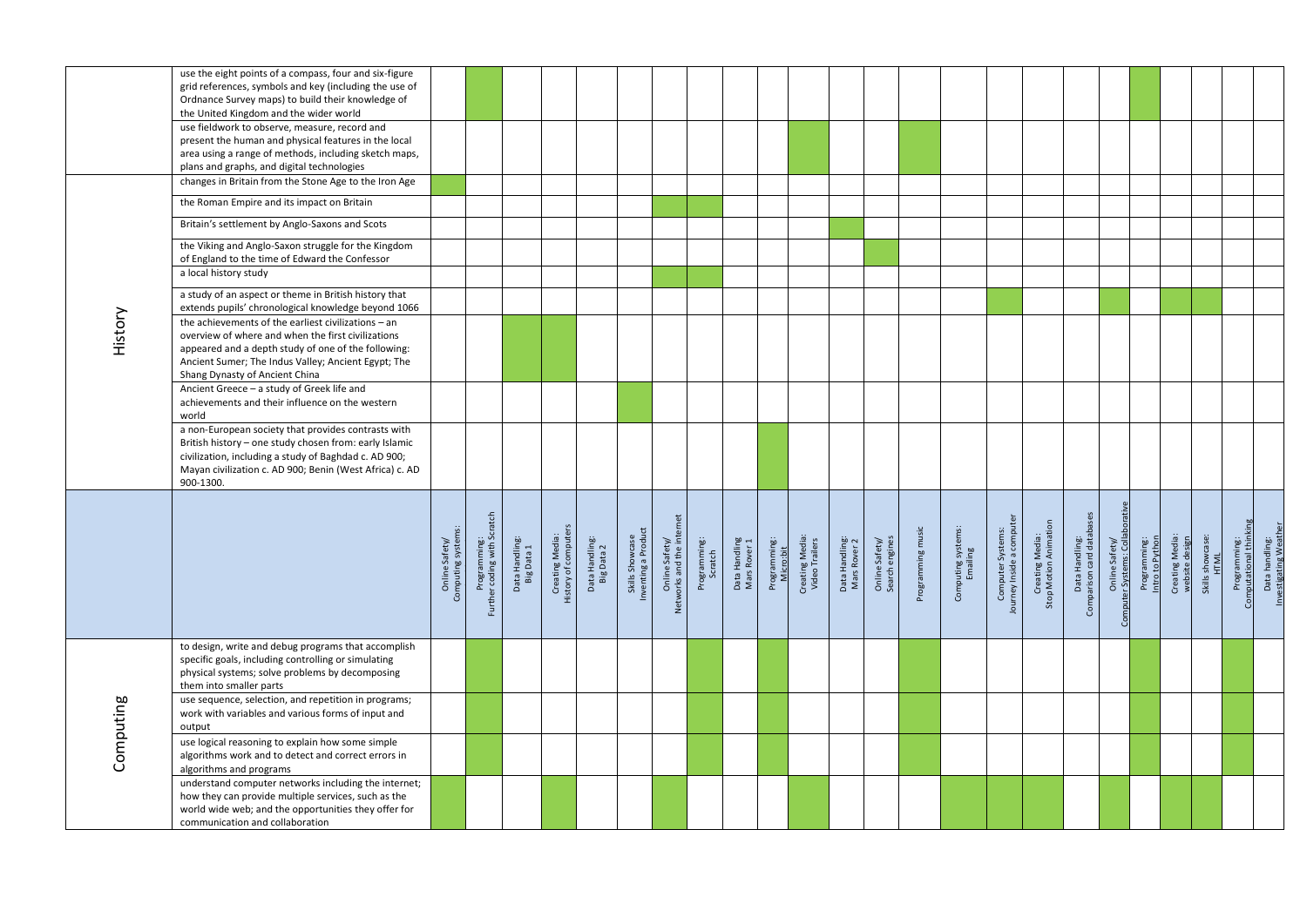|                       | use search technologies effectively, appreciate how<br>results are selected and ranked, and be discerning in<br>evaluating digital content                                                                                                                                                          |                      |           |               |                    |                           |                    |                     |                      |                          |                    |                       |            |            |              |                     |            |          |          |                            |                          |                    |                         |                                 |          |
|-----------------------|-----------------------------------------------------------------------------------------------------------------------------------------------------------------------------------------------------------------------------------------------------------------------------------------------------|----------------------|-----------|---------------|--------------------|---------------------------|--------------------|---------------------|----------------------|--------------------------|--------------------|-----------------------|------------|------------|--------------|---------------------|------------|----------|----------|----------------------------|--------------------------|--------------------|-------------------------|---------------------------------|----------|
|                       | select, use and combine a variety of software<br>(including internet services) on a range of digital<br>devices to design and create a range of programs,<br>systems and content that accomplish given goals,<br>including collecting, analysing, evaluating and<br>presenting data and information |                      |           |               |                    |                           |                    |                     |                      |                          |                    |                       |            |            |              |                     |            |          |          |                            |                          |                    |                         |                                 |          |
|                       | use technology safely, respectfully and responsibly;<br>recognise acceptable/unacceptable behaviour;<br>identify a range of ways to report concerns about<br>content and contact.                                                                                                                   |                      |           |               |                    |                           |                    |                     |                      |                          |                    |                       |            |            |              |                     |            |          |          |                            |                          |                    |                         |                                 |          |
|                       |                                                                                                                                                                                                                                                                                                     | Leonardo Da<br>Vinci | Packaging | Art Illusions | Sandwich<br>Snacks | Seurat and<br>Pointillism | Moving<br>Monsters | At the<br>Pantomime | Photograph<br>Frames | Can we change<br>places? | Money<br>Container | Warhol and<br>Pop Art | Storybooks | Cityscapes | <b>Bread</b> | People In<br>Action | Fairground | Journeys | Slippers | Famous<br><b>Buildings</b> | Controllable<br>Vehicles | Famous<br>Fachions | Programming<br>Pionaers | Monet and the<br>Impressionists | Shelters |
|                       | to create sketch books to record their observations<br>and use them to review and revisit ideas                                                                                                                                                                                                     |                      |           |               |                    |                           |                    |                     |                      |                          |                    |                       |            |            |              |                     |            |          |          |                            |                          |                    |                         |                                 |          |
| Art and<br>Design     | to improve their mastery of art and design techniques,<br>including drawing, painting and sculpture with a range<br>of materials[for example, pencil, charcoal, paint, clay]<br>about great artists, architects and designers in history                                                            |                      |           |               |                    |                           |                    |                     |                      |                          |                    |                       |            |            |              |                     |            |          |          |                            |                          |                    |                         |                                 |          |
|                       | Design:<br>use research and develop design criteria to inform the<br>design of innovative, functional, appealing products<br>that are fit for purpose, aimed at particular individuals<br>or groups                                                                                                 |                      |           |               |                    |                           |                    |                     |                      |                          |                    |                       |            |            |              |                     |            |          |          |                            |                          |                    |                         |                                 |          |
|                       | generate, develop, model and communicate their<br>ideas through discussion, annotated sketches, cross-<br>sectional and exploded diagrams, prototypes, pattern<br>pieces and computer-aided design                                                                                                  |                      |           |               |                    |                           |                    |                     |                      |                          |                    |                       |            |            |              |                     |            |          |          |                            |                          |                    |                         |                                 |          |
|                       | select from and use a wider range of tools and<br>equipment to perform practical tasks [for example,<br>cutting, shaping, joining and finishing], accurately                                                                                                                                        |                      |           |               |                    |                           |                    |                     |                      |                          |                    |                       |            |            |              |                     |            |          |          |                            |                          |                    |                         |                                 |          |
| Design and Technology | Make:<br>select from and use a wider range of materials and<br>components, including construction materials, textiles<br>and ingredients, according to their functional<br>properties and aesthetic qualities                                                                                       |                      |           |               |                    |                           |                    |                     |                      |                          |                    |                       |            |            |              |                     |            |          |          |                            |                          |                    |                         |                                 |          |
|                       | Evaluate:<br>investigate and analyse a range of existing products                                                                                                                                                                                                                                   |                      |           |               |                    |                           |                    |                     |                      |                          |                    |                       |            |            |              |                     |            |          |          |                            |                          |                    |                         |                                 |          |
|                       | evaluate their ideas and products against their own<br>design criteria and consider the views of others to<br>improve their work                                                                                                                                                                    |                      |           |               |                    |                           |                    |                     |                      |                          |                    |                       |            |            |              |                     |            |          |          |                            |                          |                    |                         |                                 |          |
|                       | understand how key events and individuals in design<br>and technology have helped shape the world                                                                                                                                                                                                   |                      |           |               |                    |                           |                    |                     |                      |                          |                    |                       |            |            |              |                     |            |          |          |                            |                          |                    |                         |                                 |          |
|                       | <b>Technical Knowledge:</b><br>apply their understanding of how to strengthen,<br>stiffen and reinforce more complex structures                                                                                                                                                                     |                      |           |               |                    |                           |                    |                     |                      |                          |                    |                       |            |            |              |                     |            |          |          |                            |                          |                    |                         |                                 |          |
|                       | understand and use mechanical systems in their<br>products [for example, gears, pulleys, cams, levers and<br>linkages]                                                                                                                                                                              |                      |           |               |                    |                           |                    |                     |                      |                          |                    |                       |            |            |              |                     |            |          |          |                            |                          |                    |                         |                                 |          |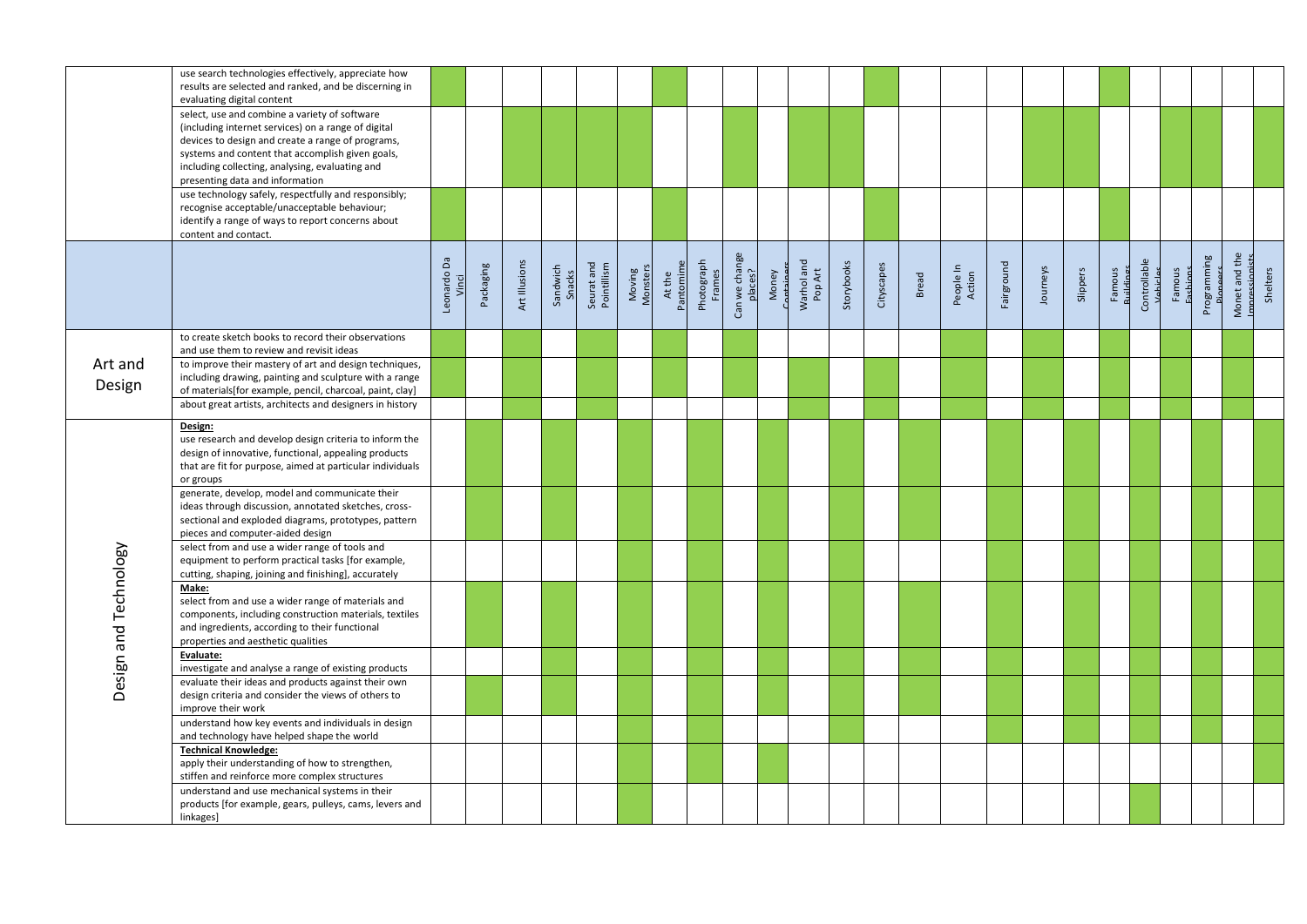|       | understand and use electrical systems in their<br>products [for example, series circuits incorporating<br>switches, bulbs, buzzers and motors]                                                                             |                              |                                                     |                                                                |                                         |                                   |                                          |                                                                 |                                         |                                    |                                  |                                               |                                           |                              |                                                     |                                                       |                             |                                             |                                        |                                                        |                                                     |                             |                             |                                    |                                            |
|-------|----------------------------------------------------------------------------------------------------------------------------------------------------------------------------------------------------------------------------|------------------------------|-----------------------------------------------------|----------------------------------------------------------------|-----------------------------------------|-----------------------------------|------------------------------------------|-----------------------------------------------------------------|-----------------------------------------|------------------------------------|----------------------------------|-----------------------------------------------|-------------------------------------------|------------------------------|-----------------------------------------------------|-------------------------------------------------------|-----------------------------|---------------------------------------------|----------------------------------------|--------------------------------------------------------|-----------------------------------------------------|-----------------------------|-----------------------------|------------------------------------|--------------------------------------------|
|       | apply their understanding of computing to program,<br>monitor and control their products                                                                                                                                   |                              |                                                     |                                                                |                                         |                                   |                                          |                                                                 |                                         |                                    |                                  |                                               |                                           |                              |                                                     |                                                       |                             |                                             |                                        |                                                        |                                                     |                             |                             |                                    |                                            |
|       | <b>Cooking and Nutrition:</b><br>understand and apply the principles of a healthy and<br>varied diet                                                                                                                       |                              |                                                     |                                                                |                                         |                                   |                                          |                                                                 |                                         |                                    |                                  |                                               |                                           |                              |                                                     |                                                       |                             |                                             |                                        |                                                        |                                                     |                             |                             |                                    |                                            |
|       | prepare and cook a variety of predominantly savoury<br>dishes using a range of cooking techniques<br>understand seasonality, and know where and how a<br>variety of ingredients are grown, reared, caught and              |                              |                                                     |                                                                |                                         |                                   |                                          |                                                                 |                                         |                                    |                                  |                                               |                                           |                              |                                                     |                                                       |                             |                                             |                                        |                                                        |                                                     |                             |                             |                                    |                                            |
|       | processed                                                                                                                                                                                                                  |                              |                                                     |                                                                |                                         |                                   |                                          |                                                                 |                                         |                                    |                                  |                                               |                                           |                              |                                                     |                                                       |                             |                                             |                                        |                                                        |                                                     |                             |                             |                                    |                                            |
|       |                                                                                                                                                                                                                            | Charanga Plastic             | Young voices, Christmas and<br>Nativity performance | Charanga Egypt and BBC Schools<br>Radio - Wonders of the World | Charanga 3 little birds<br>Music and me | School production                 | Recorder and Djembe<br>Instrument Course | Charanga Celts and Romans<br>BBC Schools Radio - Rocking Robins | Young Voices, Christmas and<br>Nativity | Charanga Mamma Mia<br>Fresh Prince | Charanga Oceans, Seas and Rivers | School Production                             | Instrument course<br>Recorder and Ukulele | Charanga Vikings             | Young voices, Christmas and<br>Nativity performance | Charanga The dragon song and<br>Dancing in the street | Charanga Stop! and Happy    | School production                           | Instrument course<br>Djembe and record | Charanga Bringing us together and<br>Livin on a prayer | Young voices, Christmas and<br>Nativity performance | Charanga English folk songs | Charanga National anthems   | School production                  | Instrument course<br>Coxhoard and Likulele |
|       | play and perform in solo and ensemble contexts, using<br>their voices and playing musical instruments with<br>increasing accuracy, fluency, control and expression                                                         |                              |                                                     |                                                                |                                         |                                   |                                          |                                                                 |                                         |                                    |                                  |                                               |                                           |                              |                                                     |                                                       |                             |                                             |                                        |                                                        |                                                     |                             |                             |                                    |                                            |
|       | improvise and compose music for a range of purposes<br>using the inter-related dimensions of music                                                                                                                         |                              |                                                     |                                                                |                                         |                                   |                                          |                                                                 |                                         |                                    |                                  |                                               |                                           |                              |                                                     |                                                       |                             |                                             |                                        |                                                        |                                                     |                             |                             |                                    |                                            |
| Music | listen with attention to detail and recall sounds with<br>increasing aural memory                                                                                                                                          |                              |                                                     |                                                                |                                         |                                   |                                          |                                                                 |                                         |                                    |                                  |                                               |                                           |                              |                                                     |                                                       |                             |                                             |                                        |                                                        |                                                     |                             |                             |                                    |                                            |
|       | use and understand staff and other musical notations                                                                                                                                                                       |                              |                                                     |                                                                |                                         |                                   |                                          |                                                                 |                                         |                                    |                                  |                                               |                                           |                              |                                                     |                                                       |                             |                                             |                                        |                                                        |                                                     |                             |                             |                                    |                                            |
|       | appreciate and understand a wide range of high-<br>quality live and recorded music drawn from different<br>traditions and from great composers and musicians<br>develop an understanding of the history of music.          |                              |                                                     |                                                                |                                         |                                   |                                          |                                                                 |                                         |                                    |                                  |                                               |                                           |                              |                                                     |                                                       |                             |                                             |                                        |                                                        |                                                     |                             |                             |                                    |                                            |
|       |                                                                                                                                                                                                                            |                              |                                                     |                                                                |                                         |                                   |                                          |                                                                 |                                         |                                    |                                  |                                               |                                           |                              |                                                     |                                                       |                             |                                             |                                        |                                                        |                                                     |                             |                             |                                    |                                            |
|       |                                                                                                                                                                                                                            | Trigolf/swimming<br>Netball/ | Quickticks/Tri-golf                                 | Gymnastics/football                                            | Cross-country/Tag-<br>rugby             | Kwik Cricket/<br>Dance/Outdoor Ed | Tennis/Mini-Olympics                     | Netball/<br>Trigolf/swimming                                    | Quickticks/Tri-golf/<br>Dance           | Gymnastics/football                | Cross-country/Tag-               | $E_{d}$<br>Athletics/Outdoor<br>Kwik Cricket/ | Rounders/Mini-<br>Olympics                | Trigolf/swimming<br>Netball/ | Quickticks/Tri-<br>golf/Dance                       | Gymnastics/football                                   | Cross-country/Tag-<br>rugby | $\Xi$<br>Athletics/Outdoor<br>Kwik Cricket/ | Tennis/Mini-Olympics                   | Netball/<br>olf/cwimm                                  | Quickticks/Tri-golf/<br>Dapce                       | Gymnastics/football         | Cross-country/Tag-<br>u abw | Kwik Cricket/<br>thlatics /Dutdoor | Rounders/Mini-<br>Olympics                 |
|       | use running, jumping, throwing and catching in<br>isolation and in combination                                                                                                                                             |                              |                                                     |                                                                |                                         |                                   |                                          |                                                                 |                                         |                                    |                                  |                                               |                                           |                              |                                                     |                                                       |                             |                                             |                                        |                                                        |                                                     |                             |                             |                                    |                                            |
| PE    | play competitive games, modified where appropriate<br>[for example, badminton, basketball, cricket, football,<br>hockey, netball, rounders and tennis], and apply basic<br>principles suitable for attacking and defending |                              |                                                     |                                                                |                                         |                                   |                                          |                                                                 |                                         |                                    |                                  |                                               |                                           |                              |                                                     |                                                       |                             |                                             |                                        |                                                        |                                                     |                             |                             |                                    |                                            |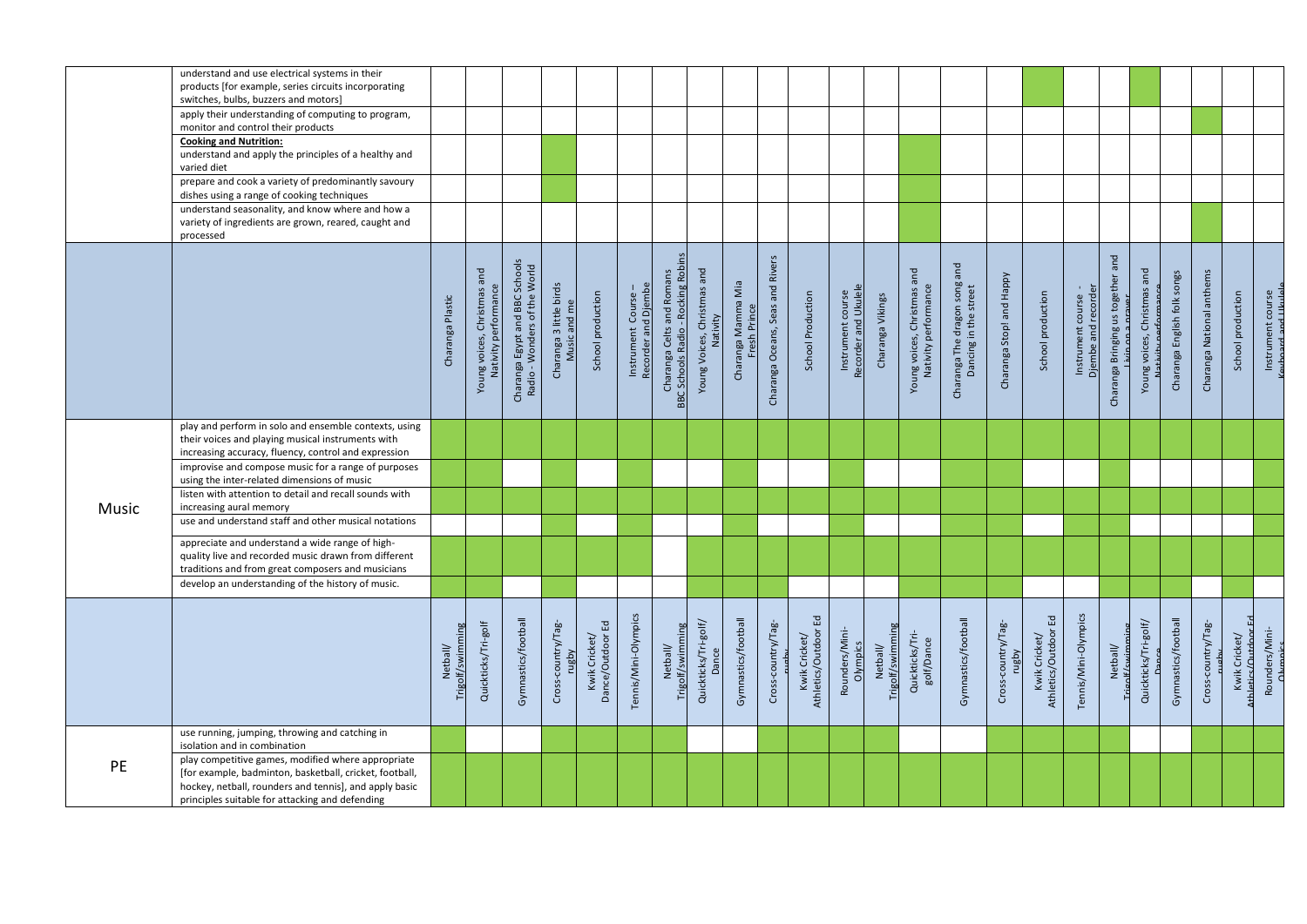| develop flexibility, strength, technique, control and<br>balance [for example, through athletics and<br>gymnastics]         |  |  |  |  |  |  |  |  |  |  |  |  |
|-----------------------------------------------------------------------------------------------------------------------------|--|--|--|--|--|--|--|--|--|--|--|--|
| perform dances using a range of movement patterns                                                                           |  |  |  |  |  |  |  |  |  |  |  |  |
| take part in outdoor and adventurous activity<br>challenges both individually and within a team                             |  |  |  |  |  |  |  |  |  |  |  |  |
| compare their performances with previous ones and<br>demonstrate improvement to achieve their personal<br>best.             |  |  |  |  |  |  |  |  |  |  |  |  |
| <b>Swimming and Water Safety</b><br>swim competently, confidently and proficiently over a<br>distance of at least 25 metres |  |  |  |  |  |  |  |  |  |  |  |  |
| use a range of strokes effectively                                                                                          |  |  |  |  |  |  |  |  |  |  |  |  |
| perform safe self-rescue in different water-based<br>situations                                                             |  |  |  |  |  |  |  |  |  |  |  |  |

Our Key Stage 2 curriculum for Science, Religious Education, MFL and RHSE is split into Year 3/4 and Year 5/6, each operating on a two-year cycle, as follows. 2020-2021 – Cycle A, 2021/22 – Cycle B

|                                              |                                                                                                                                                                                                                                                                         |                                                    |                    |                           |                                                          |                          | Year 3/4                                                                      |                                                                                                |                    |                                                      |                          |                              |                                                                                 |                                              |                                  |                                                        |                      |                                          | Year $5/6$                      |                                   |                                  |                           |                                              |                                     |                                                   |
|----------------------------------------------|-------------------------------------------------------------------------------------------------------------------------------------------------------------------------------------------------------------------------------------------------------------------------|----------------------------------------------------|--------------------|---------------------------|----------------------------------------------------------|--------------------------|-------------------------------------------------------------------------------|------------------------------------------------------------------------------------------------|--------------------|------------------------------------------------------|--------------------------|------------------------------|---------------------------------------------------------------------------------|----------------------------------------------|----------------------------------|--------------------------------------------------------|----------------------|------------------------------------------|---------------------------------|-----------------------------------|----------------------------------|---------------------------|----------------------------------------------|-------------------------------------|---------------------------------------------------|
|                                              |                                                                                                                                                                                                                                                                         |                                                    |                    |                           | <b>Cycle A</b>                                           |                          |                                                                               |                                                                                                |                    |                                                      | <b>Cycle B</b>           |                              |                                                                                 |                                              |                                  | <b>Cycle A</b>                                         |                      |                                          |                                 |                                   |                                  |                           | <b>Cycle B</b>                               |                                     |                                                   |
| Subject                                      | <b>National Curriculum Coverage</b>                                                                                                                                                                                                                                     | about God?<br>people believe<br>$\epsilon$<br>What | Light<br>Christmas | pray?<br>people<br>Why do | found in our<br>unities?<br>are<br>What religions<br>omm | Islamic Rites of Passage | religious<br>$\mathtt{S}$<br>e festivals important<br>communities?<br>Why are | $\sigma$<br>$\overline{\mathbf{S}}$<br>some people think life<br>journey?<br>$\rm ^{o}$<br>Why | Christmas Journeys | can we learn from visiting sacred<br>places?<br>What | Why is Easter important? | Festivals<br><b>Buddhist</b> | about<br>religions<br>wrong?<br>from<br>and<br>we learn<br>right<br>can<br>What | exists?<br>some people believe God<br>Why do | Christmas Peace/World Traditions | say to us when life gets<br>hard?<br>What do religions | What Would Jesus Do? | Why is Muhammad important to<br>Muslims? | Why do people make pilgrimages? | of Christianity<br><b>Stories</b> | a time of preparation<br>Advent, | Old/New Testament Stories | can we learn from religious leaders?<br>What | <b>Buddhist Worship and Beliefs</b> | What matters most to Christians and<br>humanists? |
| Religious                                    | A1. Describe and make connections between different<br>features of the religions and worldviews they study,<br>discovering more about celebrations, worship,<br>pilgrimages and the rituals which mark important<br>points in life, in order to reflect on their ideas. |                                                    |                    |                           |                                                          |                          |                                                                               |                                                                                                |                    |                                                      |                          |                              |                                                                                 |                                              |                                  |                                                        |                      |                                          |                                 |                                   |                                  |                           |                                              |                                     |                                                   |
| Education<br>(Cumbria<br>Agreed<br>Syllabus) | A2. Describe and understand links between stories<br>and other aspects of the communities they are<br>investigating, responding thoughtfully to a range of<br>sources of wisdom and to beliefs and teachings that<br>arise from them in different communities.          |                                                    |                    |                           |                                                          |                          |                                                                               |                                                                                                |                    |                                                      |                          |                              |                                                                                 |                                              |                                  |                                                        |                      |                                          |                                 |                                   |                                  |                           |                                              |                                     |                                                   |
|                                              | A3. Explore and describe a range of beliefs, symbols<br>and actions so that they can understand different<br>ways of life and ways of expressing meaning.                                                                                                               |                                                    |                    |                           |                                                          |                          |                                                                               |                                                                                                |                    |                                                      |                          |                              |                                                                                 |                                              |                                  |                                                        |                      |                                          |                                 |                                   |                                  |                           |                                              |                                     |                                                   |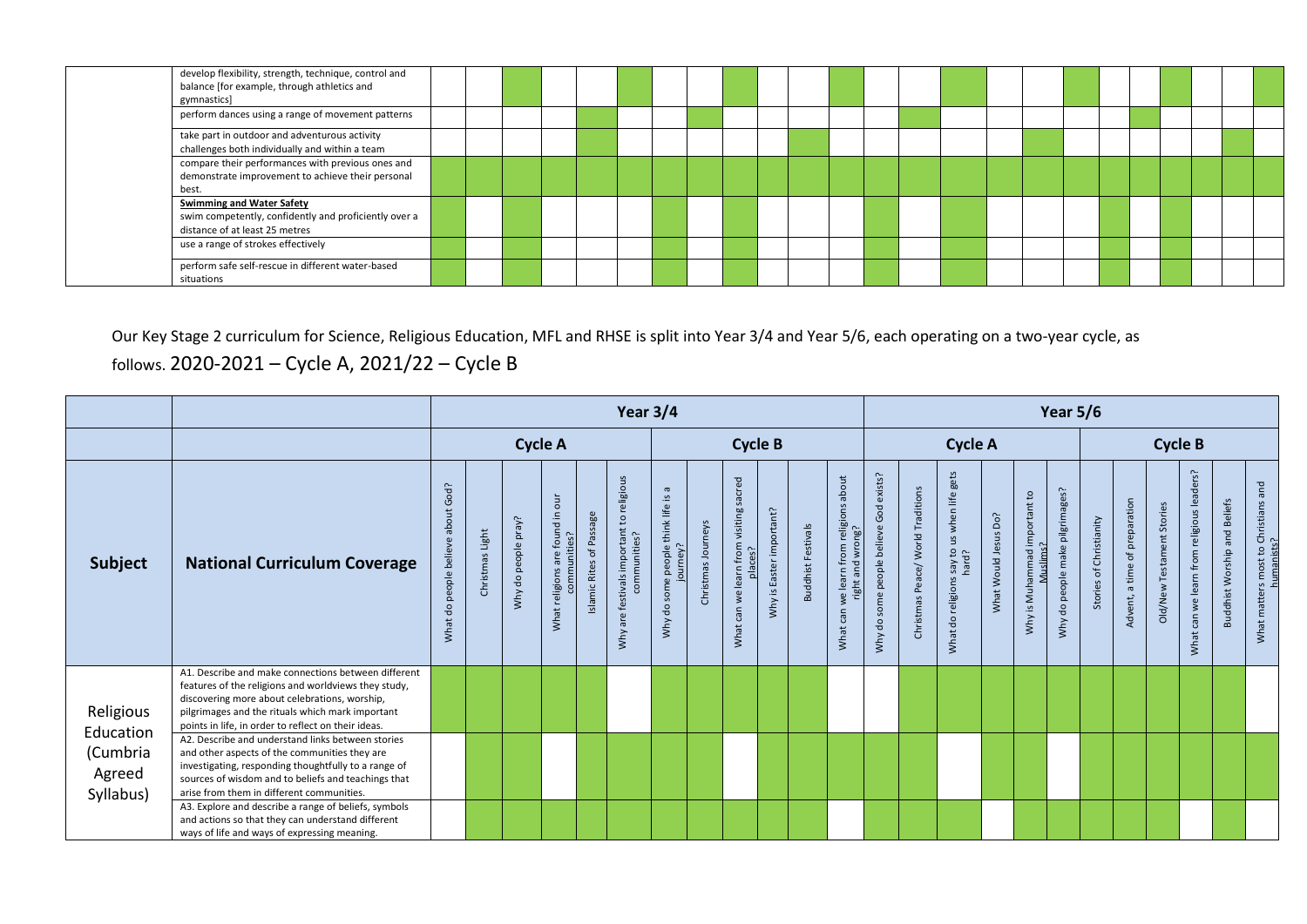|                              | B1. Observe and understand varied examples of<br>religions and worldviews so that they can explain, with<br>reasons, their meanings and significance to individuals<br>and communities.                                                              |                                     |                                       |                            |                                     |                                       |  |                            |                                     |                                       |  |                            |                               |            |                                       |                            |
|------------------------------|------------------------------------------------------------------------------------------------------------------------------------------------------------------------------------------------------------------------------------------------------|-------------------------------------|---------------------------------------|----------------------------|-------------------------------------|---------------------------------------|--|----------------------------|-------------------------------------|---------------------------------------|--|----------------------------|-------------------------------|------------|---------------------------------------|----------------------------|
|                              | B2. Understand the challenges of commitment to a<br>community of faith or belief, suggesting why<br>belonging to a community may be valuable, both in<br>the diverse communities being studied and in their<br>own lives.                            |                                     |                                       |                            |                                     |                                       |  |                            |                                     |                                       |  |                            |                               |            |                                       |                            |
|                              | B3. Observe and consider different dimensions of<br>religion, so that they can explore and show<br>understanding of similarities and differences between<br>different religions and worldviews.                                                      |                                     |                                       |                            |                                     |                                       |  |                            |                                     |                                       |  |                            |                               |            |                                       |                            |
|                              | C1. Discuss and present their own and others' views<br>on challenging questions about belonging, meaning,<br>purpose and truth, applying ideas of their own<br>thoughtfully in different forms including (e.g.)<br>reasoning, music, art and poetry. |                                     |                                       |                            |                                     |                                       |  |                            |                                     |                                       |  |                            |                               |            |                                       |                            |
|                              | C2. Consider and apply ideas about ways in which<br>diverse communities can live together for the well-<br>being of all, responding thoughtfully to ideas about<br>community, values and respect.                                                    |                                     |                                       |                            |                                     |                                       |  |                            |                                     |                                       |  |                            |                               |            |                                       |                            |
|                              | C3. Discuss and apply their own and others' ideas<br>about ethical questions, including ideas about what is<br>right and wrong and what is just and fair, and express<br>their own ideas clearly in response.                                        |                                     |                                       |                            |                                     |                                       |  |                            |                                     |                                       |  |                            |                               |            |                                       |                            |
|                              |                                                                                                                                                                                                                                                      |                                     | Y3/4 Cycle A                          |                            |                                     | Y3/4 Cycle B                          |  |                            |                                     | Y5/6 Cycle A                          |  |                            |                               |            | Y5/6 Cycle B                          |                            |
|                              |                                                                                                                                                                                                                                                      |                                     |                                       |                            |                                     |                                       |  |                            |                                     |                                       |  |                            |                               |            |                                       |                            |
|                              |                                                                                                                                                                                                                                                      | Families and<br>Relationships<br>Y3 | Safety and the<br>changing body<br>Y3 | Health and<br>wellbeing Y3 | Families and<br>Relationships<br>Y4 | Safety and the<br>changing body<br>Y4 |  | Health and<br>wellbeing Y4 | Families and<br>Relationships<br>Y5 | Safety and the<br>changing body<br>Y5 |  | Health and<br>wellbeing Y5 | Families and<br>Relationships | $\sqrt{6}$ | Safety and the<br>changing body<br>Y6 | Health and<br>wellbeing Y6 |
|                              | Families and people who care for me                                                                                                                                                                                                                  |                                     |                                       |                            |                                     |                                       |  |                            |                                     |                                       |  |                            |                               |            |                                       |                            |
|                              | Caring friendships                                                                                                                                                                                                                                   |                                     |                                       |                            |                                     |                                       |  |                            |                                     |                                       |  |                            |                               |            |                                       |                            |
|                              | Respectful relationships                                                                                                                                                                                                                             |                                     |                                       |                            |                                     |                                       |  |                            |                                     |                                       |  |                            |                               |            |                                       |                            |
|                              | Online relationships                                                                                                                                                                                                                                 |                                     |                                       |                            |                                     |                                       |  |                            |                                     |                                       |  |                            |                               |            |                                       |                            |
|                              | Being safe                                                                                                                                                                                                                                           |                                     |                                       |                            |                                     |                                       |  |                            |                                     |                                       |  |                            |                               |            |                                       |                            |
|                              | Mental wellbeing                                                                                                                                                                                                                                     |                                     |                                       |                            |                                     |                                       |  |                            |                                     |                                       |  |                            |                               |            |                                       |                            |
| Relationships,<br>Health and | Internet safety and harms                                                                                                                                                                                                                            |                                     |                                       |                            |                                     |                                       |  |                            |                                     |                                       |  |                            |                               |            |                                       |                            |
| Sex Education                | Physical health and fitness                                                                                                                                                                                                                          |                                     |                                       |                            |                                     |                                       |  |                            |                                     |                                       |  |                            |                               |            |                                       |                            |
| (RHSE)                       | Healthy eating                                                                                                                                                                                                                                       |                                     |                                       |                            |                                     |                                       |  |                            |                                     |                                       |  |                            |                               |            |                                       |                            |
|                              | Drugs, alcohol and tobacco                                                                                                                                                                                                                           |                                     |                                       |                            |                                     |                                       |  |                            |                                     |                                       |  |                            |                               |            |                                       |                            |
|                              | Health and prevention                                                                                                                                                                                                                                |                                     |                                       |                            |                                     |                                       |  |                            |                                     |                                       |  |                            |                               |            |                                       |                            |
|                              | Basic first aid                                                                                                                                                                                                                                      |                                     |                                       |                            |                                     |                                       |  |                            |                                     |                                       |  |                            |                               |            |                                       |                            |
|                              | Changing body                                                                                                                                                                                                                                        |                                     |                                       |                            |                                     |                                       |  |                            |                                     |                                       |  |                            |                               |            |                                       |                            |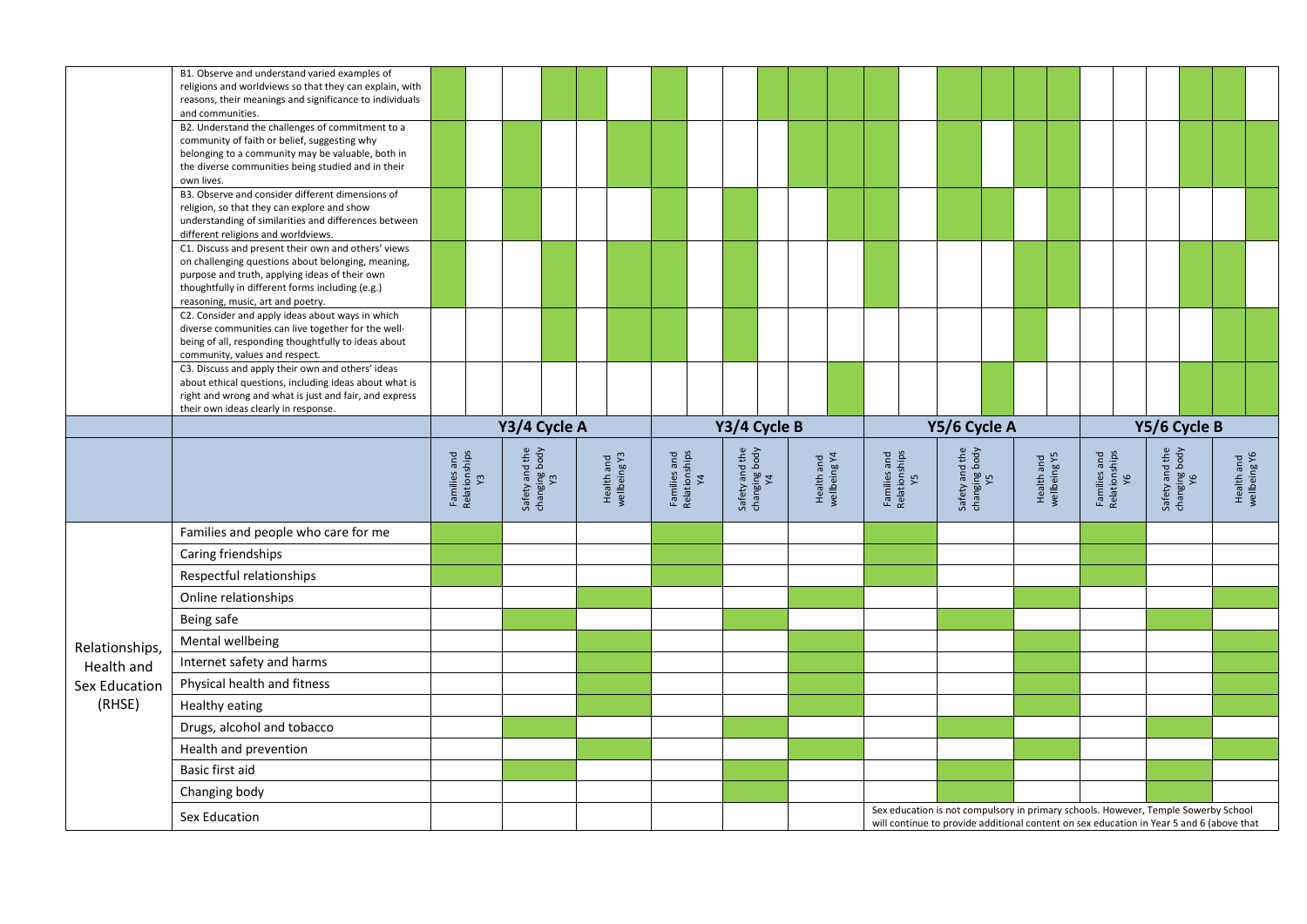|                        |                                                                                                                                                                                                                                                                                                                                                                                                                                                                                                                                                                                                                                                                                                                                                                                                                                                                                                                                                                            |                                                     |             |                                     |                                    |                  |                          |        |                                                     |                                                        |        |                   |                          |                             |                                      | covered in the science curriculum). Parents have the right to withdraw their child from<br>sex education beyond the national curriculum for science |                          |                                                |                          |                                                            |                          |                                             |                 |                                         |                                             |
|------------------------|----------------------------------------------------------------------------------------------------------------------------------------------------------------------------------------------------------------------------------------------------------------------------------------------------------------------------------------------------------------------------------------------------------------------------------------------------------------------------------------------------------------------------------------------------------------------------------------------------------------------------------------------------------------------------------------------------------------------------------------------------------------------------------------------------------------------------------------------------------------------------------------------------------------------------------------------------------------------------|-----------------------------------------------------|-------------|-------------------------------------|------------------------------------|------------------|--------------------------|--------|-----------------------------------------------------|--------------------------------------------------------|--------|-------------------|--------------------------|-----------------------------|--------------------------------------|-----------------------------------------------------------------------------------------------------------------------------------------------------|--------------------------|------------------------------------------------|--------------------------|------------------------------------------------------------|--------------------------|---------------------------------------------|-----------------|-----------------------------------------|---------------------------------------------|
|                        |                                                                                                                                                                                                                                                                                                                                                                                                                                                                                                                                                                                                                                                                                                                                                                                                                                                                                                                                                                            |                                                     |             | Y3/4 Cycle A                        |                                    |                  |                          |        |                                                     | Y3/4 Cycle B                                           |        |                   |                          |                             |                                      | Y5/6 Cycle A                                                                                                                                        |                          |                                                |                          |                                                            |                          | Y5/6 Cycle B                                |                 |                                         |                                             |
|                        |                                                                                                                                                                                                                                                                                                                                                                                                                                                                                                                                                                                                                                                                                                                                                                                                                                                                                                                                                                            | Numbers, age,<br>school, shopping<br>and directions |             | Family, personal                    | descriptions, parts<br>of the body | Simple illnesses | weather                  |        | Numbers, age,<br>school, shopping<br>and directions | Family, personal<br>descriptions, parts<br>of the body |        | Simple illnesses, | weather                  | Time, daily<br>routines, my | house, sports,<br>Christmas          | Feelings and<br>opinions, food and<br>drink                                                                                                         |                          | Revisiting basic<br>transactional<br>language, | questions and            | routines, my<br>house, sports,<br>Christmas<br>Time, daily |                          | Feelings and<br>opinions, food and<br>drink |                 | Revisiting basic                        | transactional<br>language,<br>questions and |
| <b>MFL</b><br>(French) | listen attentively to spoken language and show<br>understanding by joining in and responding<br>explore the patterns and sounds of language through<br>songs and rhymes and link the spelling, sound and<br>meaning of words<br>engage in conversations; ask and answer questions;<br>express opinions and respond to those of others;<br>speak in sentences, using familiar vocabulary, phrases<br>and basic language structures<br>develop accurate pronunciation and intonation so that<br>others understand when they are reading aloud or<br>using familiar words and phrases<br>present ideas and information orally to a range of<br>audiences<br>read carefully and show understanding of words,<br>phrases and simple writing<br>appreciate stories, songs, poems and rhymes in the<br>language<br>broaden their vocabulary and develop their ability to<br>understand new words that are introduced into<br>familiar written material, including through using a |                                                     |             |                                     |                                    |                  |                          |        |                                                     |                                                        |        |                   |                          |                             |                                      |                                                                                                                                                     |                          |                                                |                          |                                                            |                          |                                             |                 |                                         |                                             |
|                        | dictionary<br>write phrases from memory, and adapt these to<br>create new sentences, to express ideas clearly<br>describe people, places, things and actions orally* and<br>in writing<br>understand basic grammar appropriate to the<br>language being studied                                                                                                                                                                                                                                                                                                                                                                                                                                                                                                                                                                                                                                                                                                            |                                                     |             |                                     |                                    |                  |                          |        |                                                     |                                                        |        |                   |                          |                             |                                      |                                                                                                                                                     |                          |                                                |                          |                                                            |                          |                                             |                 |                                         |                                             |
|                        |                                                                                                                                                                                                                                                                                                                                                                                                                                                                                                                                                                                                                                                                                                                                                                                                                                                                                                                                                                            |                                                     |             | Y3/4 Cycle A                        |                                    |                  |                          |        |                                                     | Y3/4 Cycle B                                           |        |                   |                          |                             |                                      | Y5/6 Cycle A                                                                                                                                        |                          |                                                |                          |                                                            |                          | Y5/6 Cycle B                                |                 |                                         |                                             |
| Subject                | <b>National Curriculum Coverage</b>                                                                                                                                                                                                                                                                                                                                                                                                                                                                                                                                                                                                                                                                                                                                                                                                                                                                                                                                        | Sound                                               | Electricity | Living things and their<br>habitats | Animals including humans           | States of matter | Scientists and inventors | Forces | Animals including humans                            | Light                                                  | Plants | Rocks             | Scientists and inventors | Electricity                 | ৳<br>Properties and changes<br>state | Evolution and inheritance                                                                                                                           | Animals including humans | Living things and their<br>habitats            | Scientists and inventors | Forces                                                     | Animals including humans | Light                                       | Earth and Space | ALL Living things and their<br>habitats | Scientists and inventors                    |
| Science<br>(Y3/4)      | Throughout Key Stage 2, children will be taught the above programmes of study and the associated objectives to ensure full coverage of the National Curriculum. Within these programmes,<br>the children will also have opportunities to work scientifically and will be taught the following practical scientific methods, processes and skills.<br>asking relevant questions and using different types of<br>scientific enquiries to answer them                                                                                                                                                                                                                                                                                                                                                                                                                                                                                                                         |                                                     |             |                                     |                                    |                  |                          |        |                                                     |                                                        |        |                   |                          |                             |                                      |                                                                                                                                                     |                          |                                                |                          |                                                            |                          |                                             |                 |                                         |                                             |